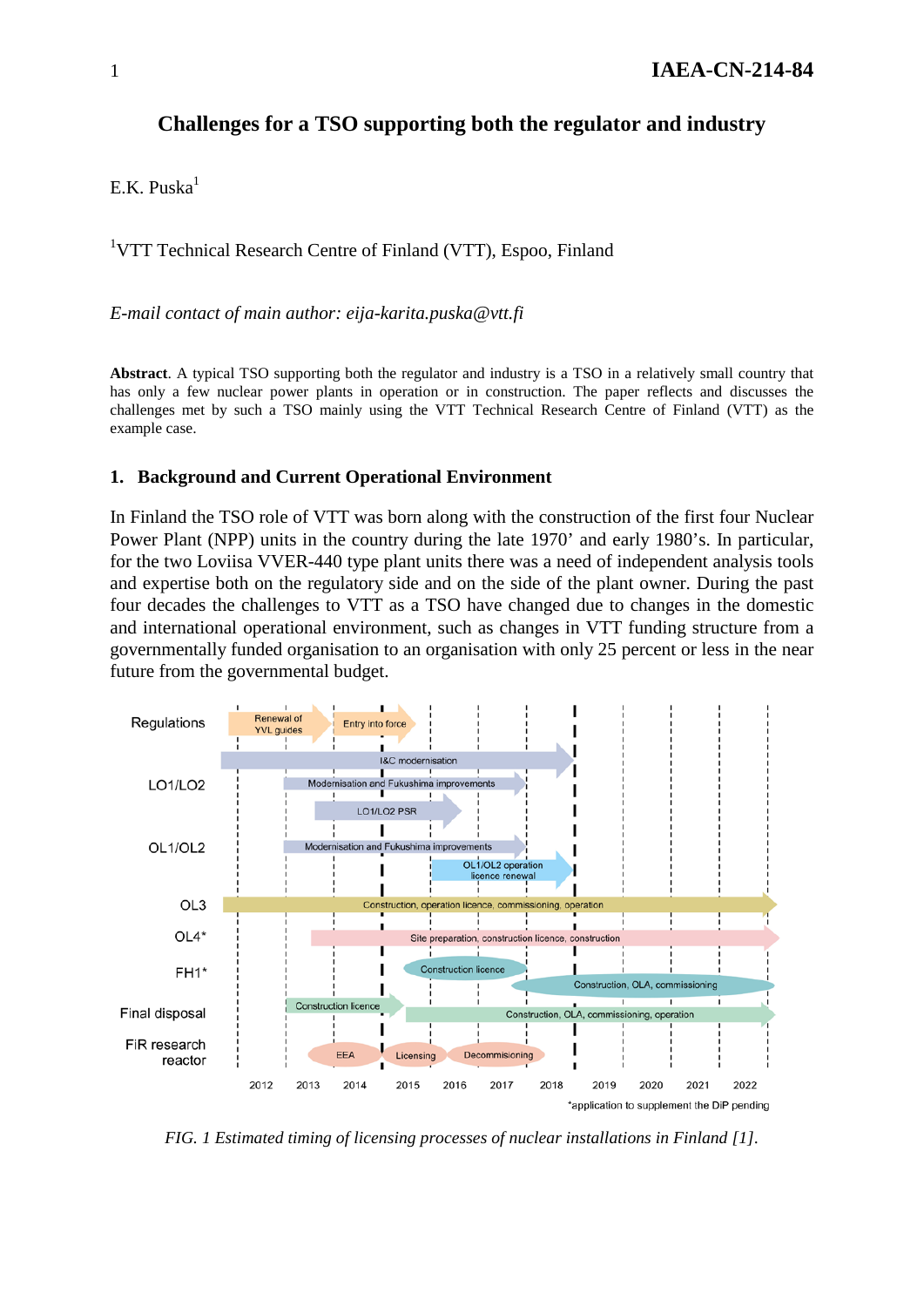The TSO service needs of the domestic regulator are fairly predictable, as indicated in Figure 1 [1]. During the time of modernisation projects or periodic safety reviews of the operating plants the regulator needs TSO services. During the intervals between these activities the need of TSO services is quite low. During the construction and operation licence application periods the need of TSO services is high, but when the licences are granted the need decreases drastically.

VTT carries out the TSO activities for the regulator STUK, as well as for any other customer, as confidential assignments. Thus, VTT cannot provide information on these assignments. However, the information provided by the regulator on STUK's oversight of Finnish nuclear power plants shown in Figure 2[2] reflects well also the variations in the need of supporting TSO services for the operating plants and those in construction or planned.



*FIG. 2 STUK's oversight of Finnish NPPs in man-years/NPP. Reproduced from[2].*

When the TSO expertise is needed, it is needed in a wide scale of technical expertise areas and using various experimental facilities, as described below in chapter 4. However, this demand by the regulator is not sufficient to ensure the existence of the expertise at VTT. Thus, VTT needs to support also the domestic nuclear operators as well as to continue to enhance operation with foreign regulators and industry.

#### **2. Creating and Maintaining Technical Competence**

One of the major challenges for a TSO is to create, maintain and enforce the required competences that consist of experts, tools and facilities. In Finland the national research programmes in reactor safety and waste management have a key role in ensuring that the country possesses the required competences. These programmes are based on the Nuclear Energy Act and their formal duty is to ensure that the regulator has access to the required competence and tools in Finland. In practice these programmes serve the entire nuclear community by fostering new experts, developing new methods and maintaining the key competencies. The particular feature is that all key players of the country including both the regulator and the industry are represented in the decision making bodies. The duration of the national programmes is four years and the general outline of the research is defined in the Framework Plans [3] that serve as the basis of the annual planning. The framework plans are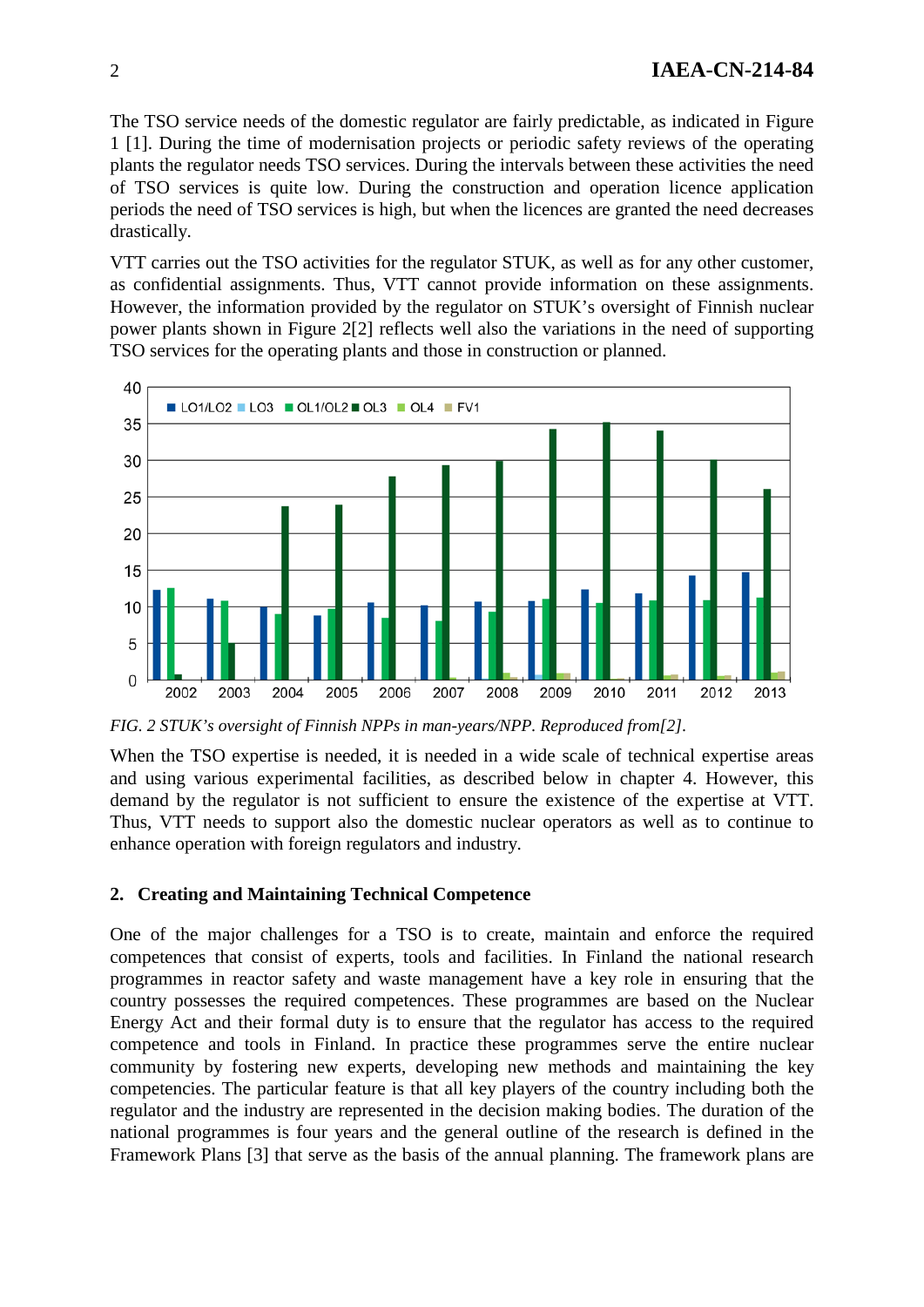based on the national needs that are defined in the competence reviews [4] and long-term national research strategies [1].

Figure 3 illustrates the competence areas and their relative funding in SAFIR2014 programme in 2014 [5]. The SAFIR programme with annual volume of 10 million euros and 64 person years is approximately half of the entire research done in the area of reactor safety in Finland. The competence areas (with short name in brackets referring to Figure 3) are: Man, Organisation and Society (Human), Automation and Control Room (Automation), Fuel Research and Reactor Analysis (Core), Thermal Hydraulics (Thermal), Severe Accidents (Severe), Structural Safety of Reactor Circuits (Materials), Construction Safety (Construction), Probabilistic Risk Analysis (PRA), and Development of Research Infrastructure (Infra). The research projects are chosen on the basis of annual competitive call for proposals. The research programme covers the key expertise areas of a TSO working in the reactor safety field. Due to the limited resources the emphasis in SAFIR program is in fostering the new generation of experts in research projects where they gain expertise that is later on required when carrying out the assignments in the TSO role.



*FIG. 3. The research areas of SAFIR2014 programme and their funding share in 2014[5].*

VTT is the largest research partner with 86 % of the entire volume of the programme. The second largest research partner is Lappeenranta University of Technology (LUT) that has the large experimental thermal hydraulic research facilities in Finland. LUT acts as the TSO in thermal hydraulic area in Finland serving both the regulator and the industry. Thus, it faces similar challenges as VTT in the TSO role.

#### **3. TSO independence to support both the regulator and industry**

The major challenge for a TSO supporting both the regulator and industry is to avoid conflicts of interest and simultaneously maintain the impartiality and transparency. The four primary principles applied at VTT to maintain the independency and confidentiality as a TSO are condensed into four short slogans: 1) Not the same analyses, 2) Not the same people, 3) Not the same equipment and 4) Not the same software.

The first principle means that if VTT is supporting the regulator in the safety review of a new build VTT will not be the main or one of the primary TSOs for the plant owner were it even 100 % by different experts using different analysis tools or experimental methods. The acceptance of nuclear power is a sensitive matter in many countries and consequently such a 'VTT versus VTT' case would not be accepted by the general public.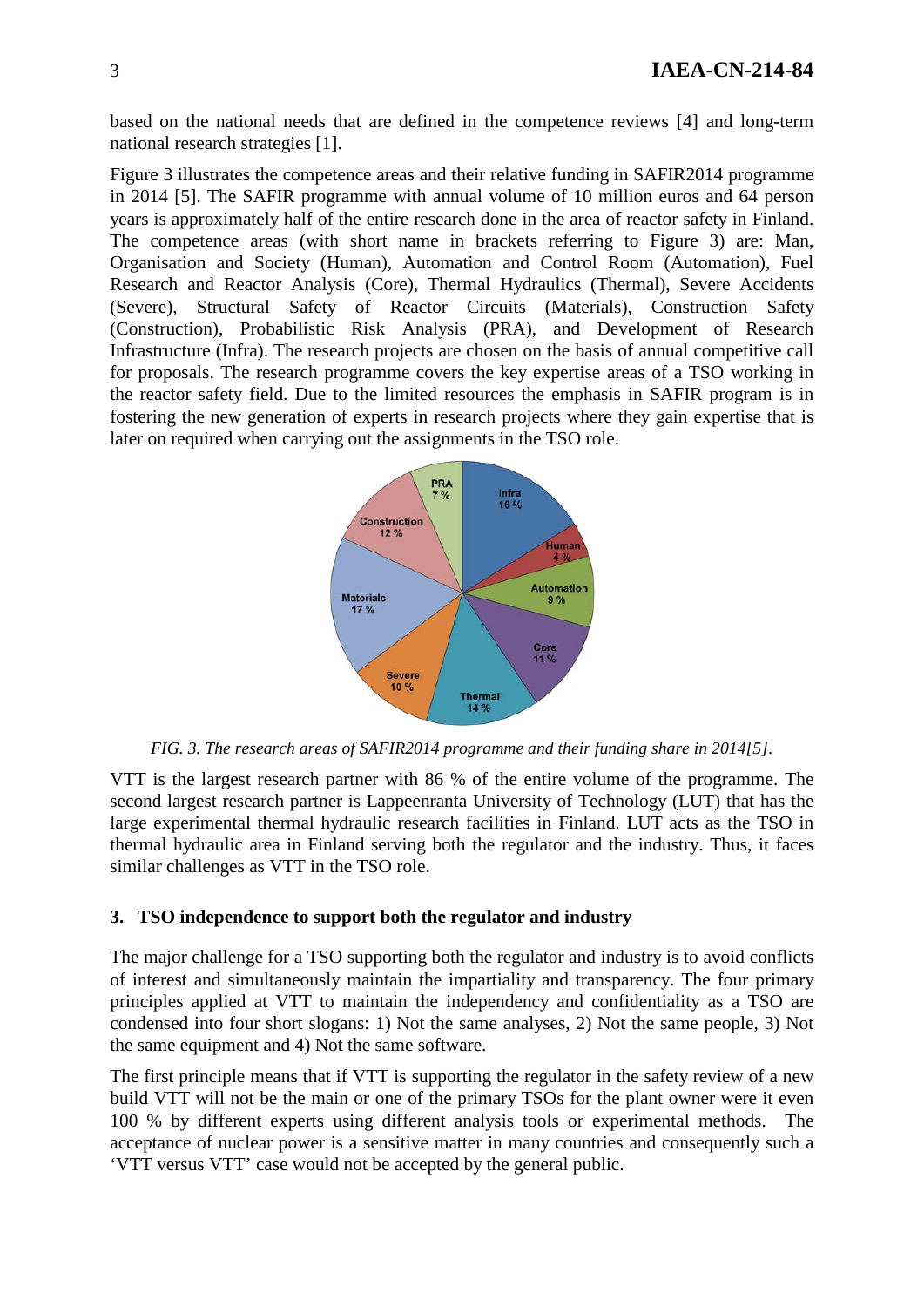The second principle reflects the general ethical rule that one is not allowed to review and accept one's own work. In the practical TSO activities it means that if an expert has carried out a certain analysis for the regulatory side, the same expert will not carry a confirmatory analysis in the next stage for the plant owner using the same or even different tools and methods.

The last two principles mean that if there is an equally reliable analysis tool or experimental method available the alternative tools or methods are used in the assignments for the regulator and the industry. This last principle should always be reflected against the fact whether the alternative tool or method really is equally reliable and whether the staff experience is sufficient to use it. The fact is that in many areas the same analytical tools and experimental methods are used both by the regulator and by the industry.

In addition to the above principles the TSO must have management and data systems and organisation structure and safety culture that enable it to maintain absolute confidentiality of the customer data and project results as well as required level of confidentiality in interactions with the customer.

# **4. TSO functions in operating organisations**

# **4.1 TSO Functions**

In new plants the regulatory body /safety authority may need TSO support in independent safety assessment and analyses during the plant licensing process. The plant owner may use a TSO to provide safety assessment and analyses that are independent from the analyses provided by the plant vendor in order to make sure that the plant will meet its design and/or performance criteria. The plant vendor may use local TSO expertise to ensure that the plant safety features and the safety analyses provided to the safety authority fulfil the requirements and acceptance criteria of the country where the plant is being built.

In operating plants the regulatory body /safety authority may need TSO support in independent safety assessment and analyses in license renewal, periodic safety review and/or in design changes and modernization projects. The plant owner may use a TSO to perform the required analysis for the license application or to verify that the plant changes / new components will meet their design/performance criteria.

Whether the safety authority needs external TSO depends on the resources and structure of the safety authority. If the TSO capabilities are embedded in the regulatory body/ safety authority or reside in a TSO that is closely connected and fully funded by the regulatory body or by the government, there is usually no need for an external TSO. In many countries this is not the case and external TSOs are needed.

The plant owners do not usually possess adequate personnel to dedicate their time for safety analyses besides their daily tasks in the plant operation and maintenance or experimental facilities to carry out the required tests. Thus, an external TSO is required for the assessments and analyses.

The plant vendors are expected to have the staff with sufficient technical capabilities. However, they may not have sufficient knowledge on local conditions and thus an external TSO is needed.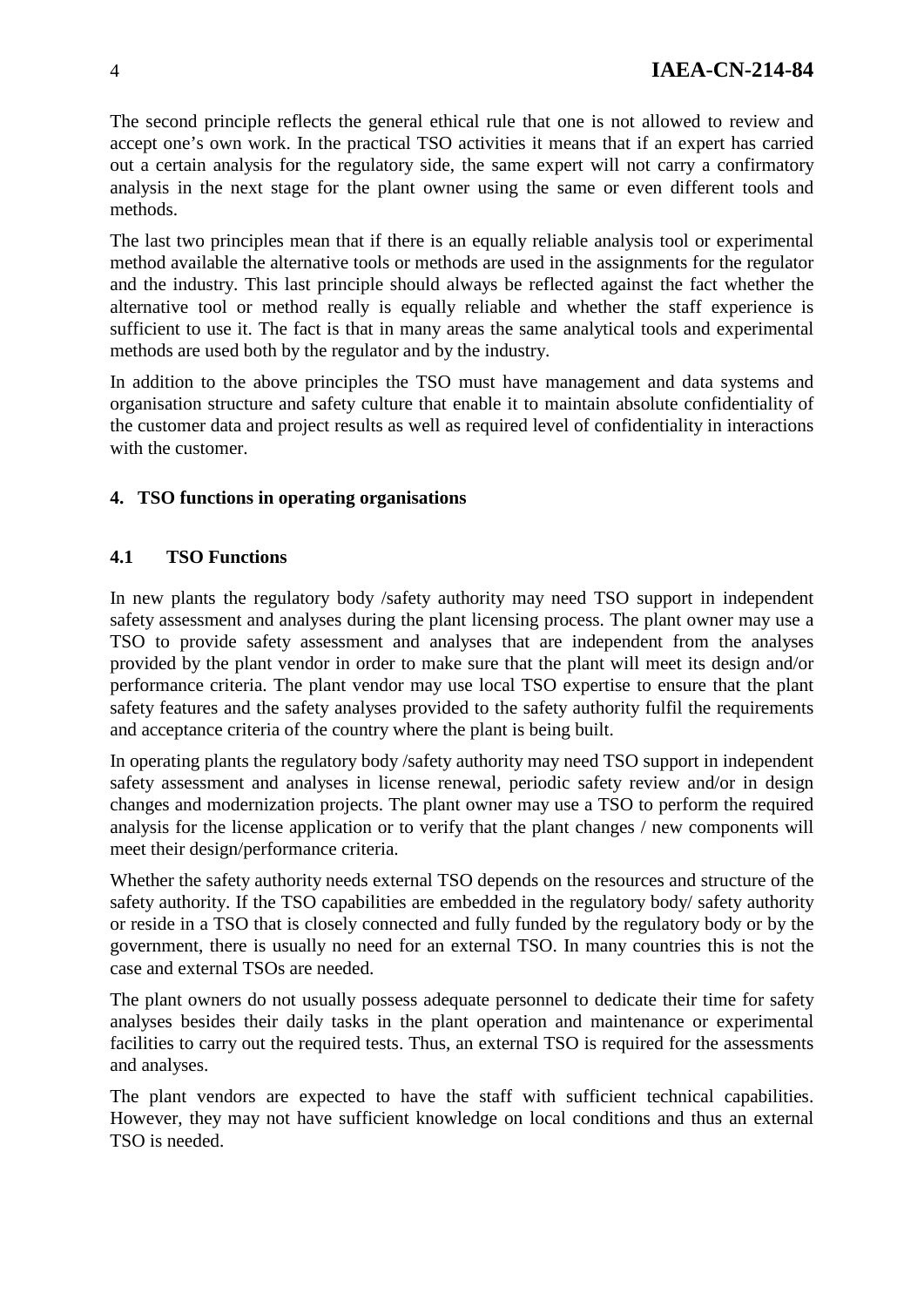Figure 4 illustrates the functions of VTT as a TSO that is serving both the regulator and the industry on a case-by-case basis.



*FIG. 4 VTT's roles as a TSO serving the regulator or the industry on a case-by-case basis.*

#### **4.2 Independent Safety Assessment**

Independent safety assessment methods include reviewing of existing documentation, performing independent safety analyses and carrying out independent experiments. The document review consists of the review of design documents and safety analysis results included in a Preliminary Safety Analysis Report (PSAR) or Final Safety Analysis Report (FSAR) and review of material supporting the PSAR/FSAR. In this review comparison with previous experienced is done. With experienced experts and proven concepts this concepts provides good results. With new concepts quite often some independent safety analyses or experiments are carried out in addition to the document review. The independent safety analyses can comprise of the full set of analyses or a selected set of cases as a confirmatory analysis. The independent safety analyses are carried out by independent experts preferably using different tools from those used by the vendor. The TSO may need to build an independent plant model for the safety analyses or build a new experimental device describing a particular system or component of the plant.

## **4.3 Example of TSO activities in a new build**

VTT has been one of the major TSO organisations of the Finnish regulatory body STUK during the Olkiluoto 3 (OL3) EPR construction licence application review and has continued to support STUK also during the post construction licence period. According to STUK [6] VTT supported STUK in the OL3 construction licence review in the following areas: independent comparative analysis of transients, DBAs, severe accidents, experimental and analytical studies on airplane crash, assessment of digital I&C systems, evaluation of primary system design: strength analyses, manufacturing technology, materials, primary coolant chemistry, experimental and analytical fire safety studies (cable fires) and review of specific parts of OL3 PRA.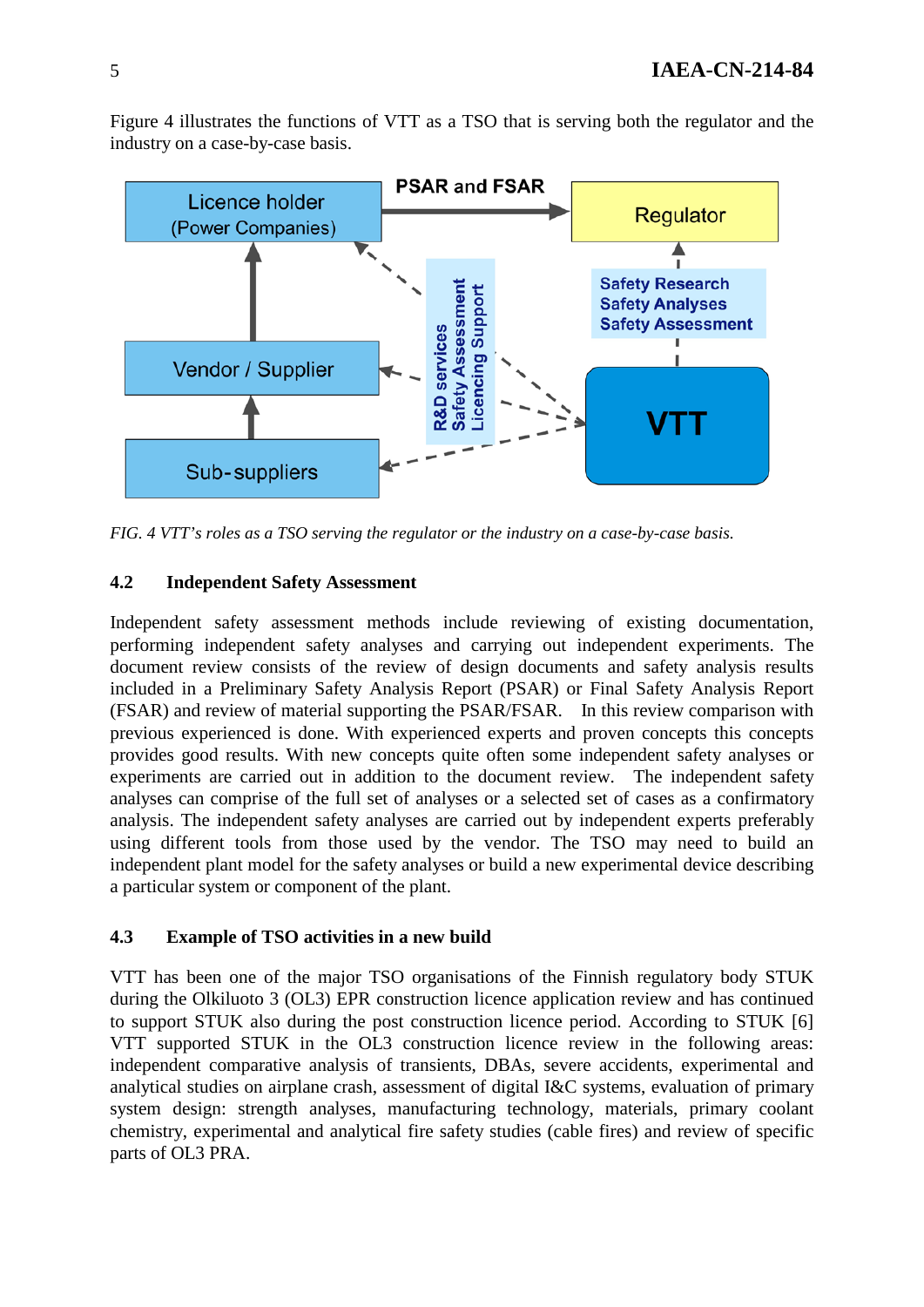## **5. Potential Conflicts of Interest**

### **5.1 Situations for Potential Conflict of Interest**

Due to the reasons explained in chapter 3 VTT has to 'select the side' in large projects quite clearly and early on in order to avoid any doubt of conflict of interest. In such cases there are two cases where one has to be cautious in order to avoid a conflict of interest. The first one is in the very early phases of the project before any formal decisions on 'selecting the side' are made inside VTT. In that phase VTT representatives may approach the different partners or the representatives of the regulator and plant owner and vendor may approach the individual VTT representatives independently and without knowledge of the other contacts. In order to avoid such cases to develop into conflict of interest situations, good and prompt but confidential exchange of information inside VTT is crucial. Another typical case with a potential for a conflict of interest could take place when VTT is acting as a TSO to the regulator in a PSAR/FSAR review that typically contains thousands of pages of material plus a large amount of supporting material. During the review VTT may detect that the vendor/plant owner uses as supporting evidence e.g. results of materials tests carried out previously by VTT in an independent assignment for the vendor. In that case VTT should promptly inform the regulator on the detected or potential conflict of interest and leave the decision to the regulator. Depending on the importance of the evidence the regulator may draw its own conclusion without TSO assistance or have the assessment of that supporting evidence carried out by another TSO.

Special emphasis is paid to the maintenance of independence (lack of bias) of VTT or an individual employee, when a statement is requested from VTT or an independent review study is ordered concerning a topic for which VTT has previously conducted studies to another customer.

When such a situation is recognised, the new customer is informed in advance on possible conflicts of interest. The alternative ways to ensure independence include that the study will be performed by person(s) that have not been involved in the studies carried out for another customer, and different research methods or a computer code is employed when reasonable. If the assignment involves any material or data besides common knowledge and publicly available documents, the customer has to provide the materials and data.

Usually a Non-Disclosure Agreement (NDA) between partners is signed already in the negotiation phase, since the conclusions may be that in order to avoid conflict of interest VTT has to abstain from carrying out the assignment to the new customer.

In its public calls for tenders the Finnish regulator STUK requires clarification of expertise, experience and independence of the experts carrying out a specific task. In this connection an explicit confirmation is provided by the TSO that the expert has not participated in projects carried out for the parties that are under the regulatory control of STUK concerning the specific plant or plant type.

#### **6. Lessons Learned**

The role of national research programmes, in particular the role of the SAFIR programmes in reactor safety, has been crucial in fostering new experts for the Finnish TSOs and providing the future experts the possibility to learn the required skills in a forgiving environment. For a TSO to operate successfully the critical mass of expertise and the devotion of the key